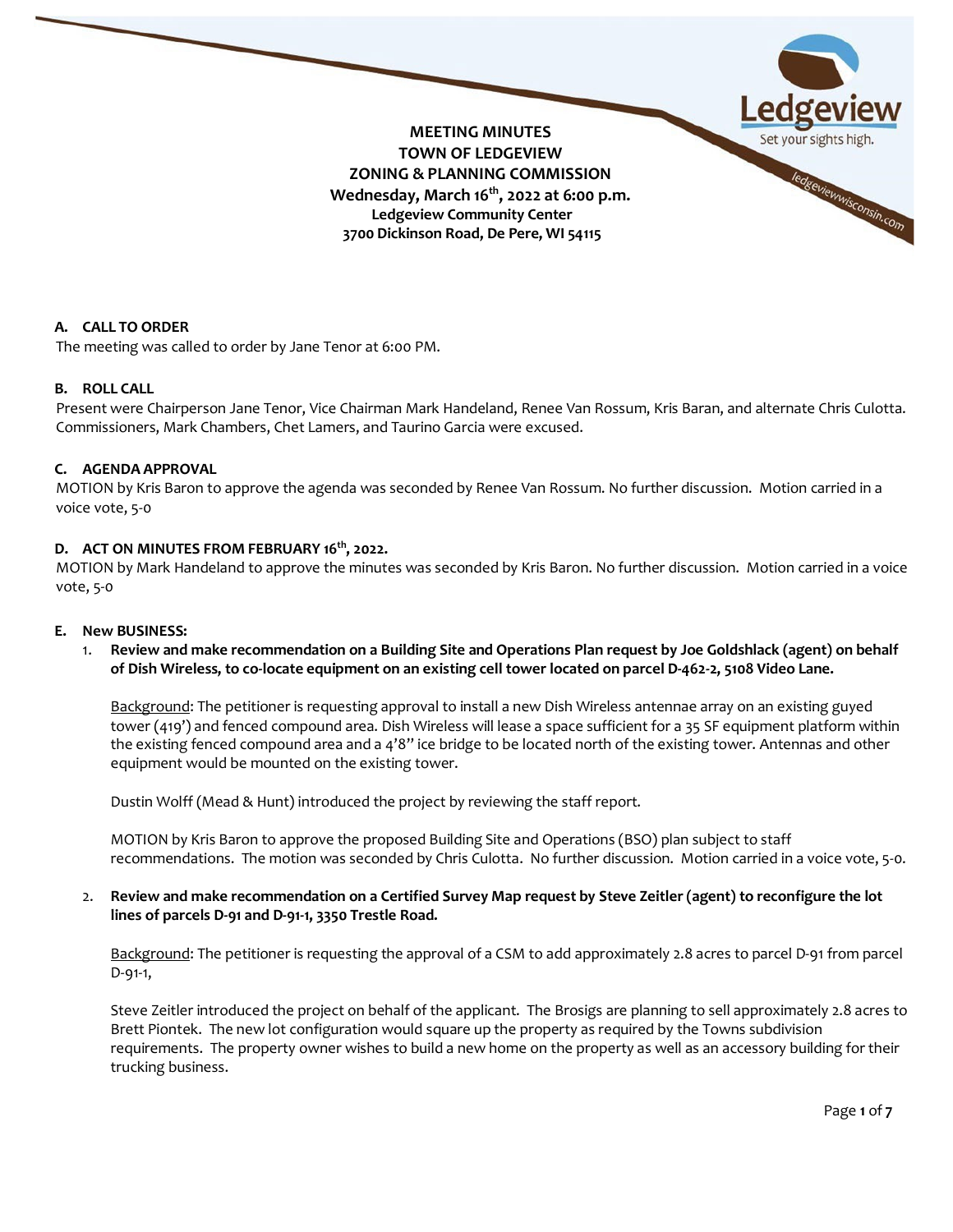Dustin Wolff (Mead & Hunt) stated that the Town was not supportive of the CSM due to the size of the proposed lot and the fact that it did not comply with the minimum zoning requirements of the A-2 district. This is also in an area of Town has is zoned to preserve farmland. It was noted that the Town was not aware that the applicant wanted to construct future buildings on the property which would need to be reviewed for compliance with the zoning code at the time a building permit is requested.

Dustin noted that a resolution was prepared in the event that the Zoning and Planning Commission chose to approve the proposed land division.

Jane Tenor noted that it seems like the applicant is requesting to make a nonconforming property less nonconforming.

Dustin Wolff agreed and added that it is creating a less nonconforming situation but it is still not meeting the zoning requirements. The ZPC has made an effort to bring properties into compliance and deny project that do not.

Mark Handeland stated that it feels odd to deny a project when the applicant is making an effort to improve the property.

Dustin Wolff stated that they can revise the drawing to square off the lot and increase the size to a minimum of 10 acres to meet the requirements of the A-2 Agriculture district.

Kris Baron stated that this proposal makes sense but its still doesn't comply with the code.

Jane Tenor asked if they could square it off and if there could be a requirement to not allow any future buildings?

Dustin Wolff explained that staff did not review the property in terms of accessory structures. A review of the property would need to be completed to determine current and future accessory structures on the property.

Jane Tenor restated that this is a difficult decision because the Town is trying to preserve farmland but its also trying to move this property closer to complying with the code requirements.

Dustin Wolff noted that this is up to the Commission members. If squaring off the lot is sufficient then that can be voted on and approved.

Chris Culotta noted that this proposal creates a dilemma for the Commissioners.

Steve Zeitler noted that there is an access easement on the southern portion of the property.

MOTION by Kris Baron to approve based on squaring up the property lines with the rear lot line to create an approximately 3 acre lot. The motion was not seconded.

Steve Zeitler asked if the project could be tabled to work with his client and revise the CSM to better address the concerns of the Commissioners.

MOTION by Jane Tenor to table the CSM until the applicant provides a revised CSM. Motion was seconded by Chris Culotta. No further discussion. Motion carried in a voice vote, 5-0.

The motion was seconded by Kris Baran. No further discussion. Motion carried in a voice vote, 7-0.

### 3. **Review and make recommendation on a Rezone request by Brett Piontek (owner) to rezone portions of parcels D-91 and D-91-1 to align with the proposed property lines located at 3350 Trestle Road.**

Background: The petitioner is requesting the approval of a CSM to add approximately 2.8 acres to parcel D-91 from parcel D-91-1 to create a lot.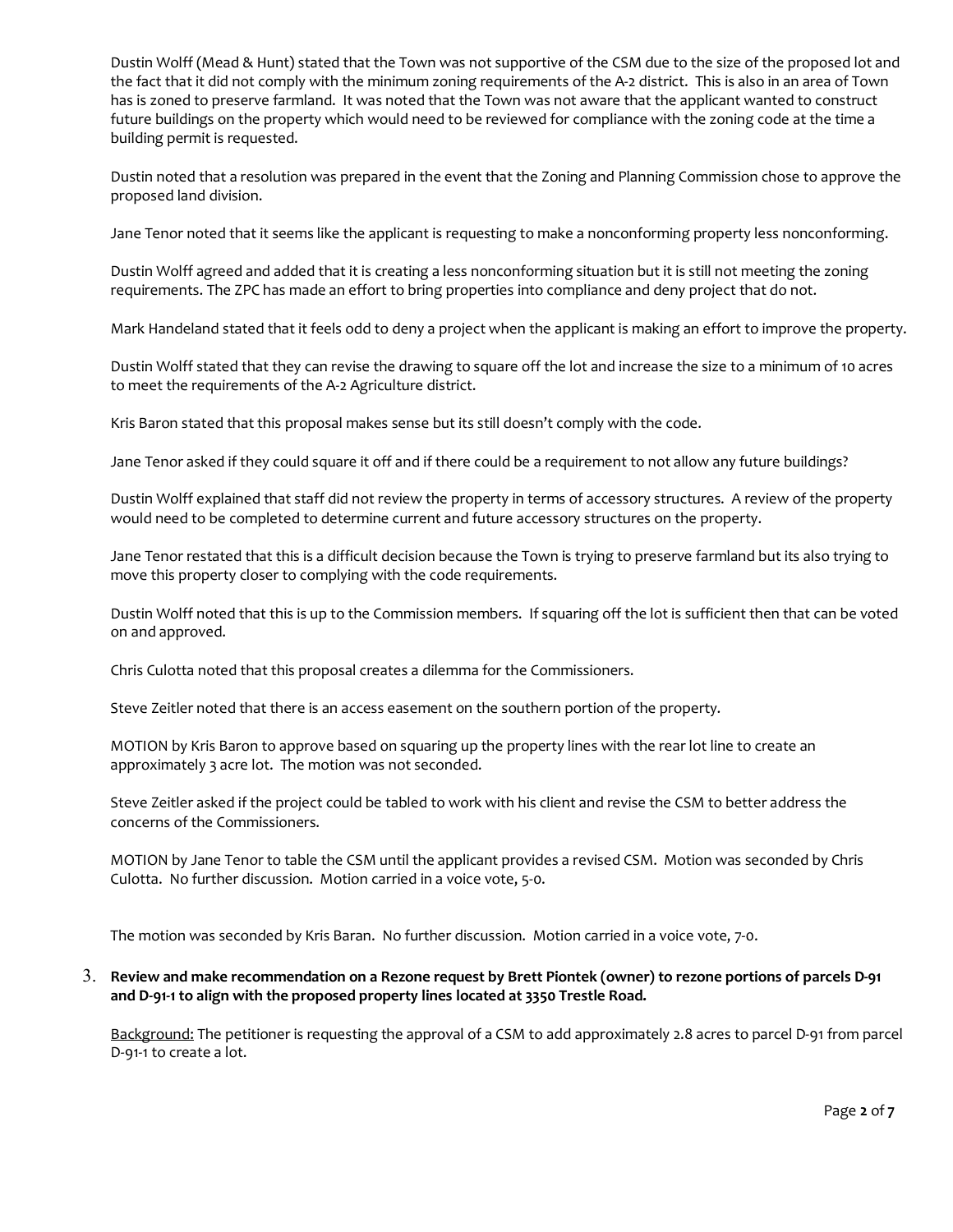Dustin Wolff (Mead & Hunt) explained the connection to the previous agenda item. The Town was not supportive of the CSM and the recommendation for the rezone request as submitted is the same.

MOTION by Jane Tenor to table the rezone until the applicant provides a revised CSM. Motion was seconded by Renee Van Rossum. No further discussion. Motion carried in a voice vote, 5-0.

### 4. **Review and make recommendation on a Preliminary Plat request by Steve Bieda of Mau & Associates (agent) for a proposed residential subdivision on parcels D-449-2-1, D-449-2, D-450-1 and D-450-2 located on Wayne Lane.**

Background: The petitioner received approval of a preliminary plat for the 2nd Addition of this development by the ZPC at the September 2021 ZPC meeting and the Town Board at the October 4, 2021 meeting. Based upon feedback from the residents on Heritage Heights Drive, the Town Board required a revision to the Plat to remove the roadway connection of Blue Sky Pass to Heritage Heights Drive and replace it with a pedestrian connection in public ROW for the sewer and water utilities.

The petitioner is requesting the review of the Preliminary Plat for 72 lots and 4 outlots on approximately 55.3 acres. This Preliminary Plat (Grande Ridge Estates 1st Addition) is proposed as a combination of the approved Preliminary Plats for Grande Ridge Estates 1st and 2nd Additions. Both Preliminary Plats were previously approved with conditions by the Town Board in May and October 2021 respectively.

In the review by Brown County and the WI Department of Administration, it was noted that there was a plat boundary discrepancy that need to be addressed. Additionally, OL 5 and Lot 98 were proposed to be platted as individual lots. It was determined that a reapproval of the Preliminary Plat was needed.

Dustin Wolff (Mead & Hunt) provided an overview of preliminary plat. It was noted that the ZPC already reviewed a version of this plat however, due to changes in the exterior boundary state law requires it to be revised and approved again.

Chris Culotta asked if there were still plans to install sharrows on the road in the plat.

Dustin Wolff stated that was still the plan and gave an explanation for the use of sharrows versus a different bicycle facility.

Chrus Culotta asked if this subdivision will be subject to the new street tree requirement?

Dustin Wolff responded that it would.

MOTION by Mark Handeland to approve the preliminary plat with the stipulations detailed in the prepared resolution. The motion was seconded by Kris Baron. No further discussion. Motion carried in a voice vote, 5-0.

# 5. **Review and make recommendation on a Final Plat request by Steve Bieda of Mau & Associates (agent) for a proposed residential subdivision on parcels D-449-2-1, D-449-2, D-450-1 and D-450-2 located on Wayne Lane.**

Background: The petitioner is requesting the review of the Preliminary Plat for 72 lots and 4 outlots on approximately 55.3 acres. This Preliminary Plat (Grande Ridge Estates 1st Addition) is proposed as a combination of the approved Preliminary Plats for Grande Ridge Estates 1st and 2nd Additions. Both Preliminary Plats were previously approved with conditions by the Town Board in May and October 2021 respectively.

The property owner has diligently worked with the Town Board, ZPC, and staff to meet the conditions of approval and amend items where necessary. This Plat is a culmination of those modifications.

Dustin Wolff (Mead & Hunt) provided a brief overview of the proposed final plat noting that there are still some technical issues that are being worked on. Those technical issues will be addressed before the plat is considered by the Town Board.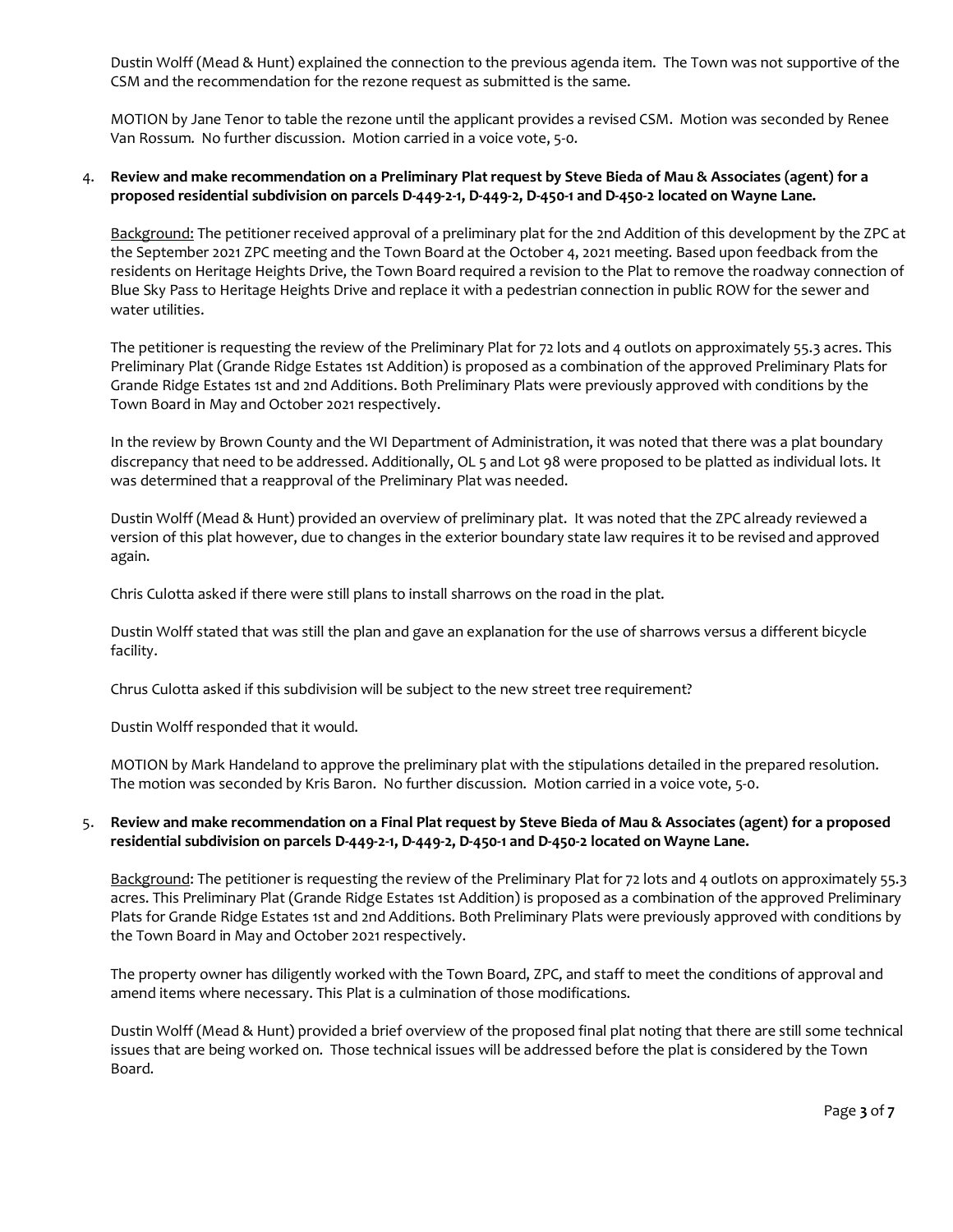Ryan Radue (applicant) noted that the road that was part of the previously approved Area Development Plan (ADP) just north of CTH X is not being shown. It may not be feasible for this road in this location due to challenges presented by the topography and hydrology of the site.

Kris Baron asked if it was to late to consider the comments that were present to the ZPC commission on behalf of the Heritage Heights neighborhood?

Dustin Wolff spoke to the importance of connectivity around the community. The connections proposed as part of new developments may not connect to anything now but they will in the future.

Ryan Radue provided an overview of the neighborhood meeting that he hosted with the Heritage Heights neighborhood.

- The pedestrian was the Towns choice.
- Bigger lots are preferred but the topography and other factors determine when large lots are feasible.
- Road pattern was predetermined by the previous property owner and the ADP.
- The number of lots on Heritage Heights was reduced by one lot.

Dustin Wolff stated that plans are in place for future development that would extend Heritage Heights Road with future development adjacent to it.

MOTION by Kris Baron to approve the final plat subject to the items listed in the resolution. The motion was seconded by Mark Handeland. No further discussion. Motion carried in a voice vote, 5-0.

## 6. **Review and make recommendation on a Certified Survey Map request by Steve Bieda of Mau & Associates (agent) to create 4 lots from parcel D-2027, located at 4609 Cottonwood Lane.**

Background: The petitioner is requesting approval of a four (4) lot CSM on Outlot 3 (+/-1.14 acres) of the Heritage Heights final plat, which was approved in 2016. This CSM was applied for and denied in 2019 due to it not having utility connections and the previously proposed Lot 4 not meeting the R-1 Zone District requirements.

The Sanitary District has since approved an extension of the Sanitary Service Area (SSA) to connect to this area and Lot 4 has been modified to meet the required area.

Dustin Wolff (mead & Hunt) provided a brief overview of the proposed land division.

Ryan Radue (owner) acknowledged that the proposed Lot 1 would not be the easiest lot to build a house but in situations like this, I typically build a home that works for the buildable area and then sell it.

MOTION by Mark Handeland to approve the CSM subject to the items listed in the resolution. The motion was seconded by Kris Baron. No further discussion. Motion carried in a voice vote, 5-0.

# 7. **Review and make recommendation on a Building Site and Operations Plan request by Adam Stein (agent) on behalf of Conitantinos Bournantianis (owner), to construct a coffee shop with drive through located on parcel D-470-3-66-3, 0 Silverstone Trail.**

Background: The parcel is vacant. The petitioner is requesting approval of a Conditional Use Permit and Building, Site, and Operation Plan for a Starbucks Café and Drive-Thru. It is anticipated that 25 – 30 people will be employed at this location.

Adam Stein (applicant) provided an overview of the project. The proposal is based on Starbucks new prototype building. We have been working with staff to iron out some items such as increasing the parapet walls to screen the roof top equipment. There were some concerns over the type of siding materials that are being proposed. A sample of the proposed product is being provided to staff. Starbucks understands the staff comments and requested changes.

Dustin Wolff noted a few items including the shared access to CTH PP. There will need to be a maintenance agreement reached with the adjacent property owners. Access and circulation appear to be adequate and sidewalks will be required on Silverstone. The access to Silverstone is directly across from a residence. The Town is requesting that Starbucks make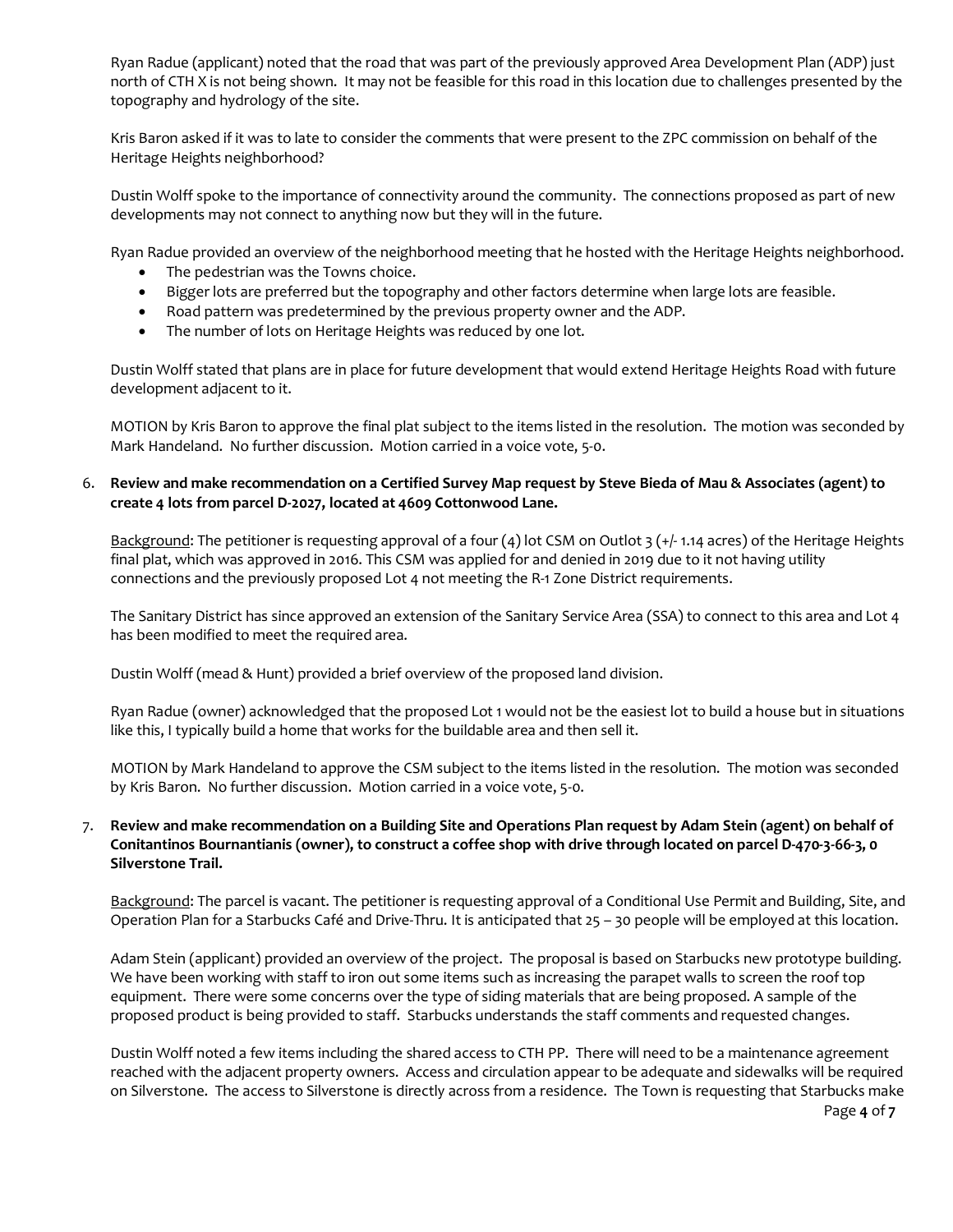an effort to reach out to the property owner and offer some type of screening to minimize light disturbance from automobile headlights. Parking appears to be adequate and within range of requirements. Bicycle parking will need to be added on the plans. The bollards should not be painted yellow. The lighting plan needs to be adjusted and cut sheets need to be provided for lamps. Landscaping plan looks good. Signage on site is good overall however, the menu boards do need to be adjusted and there will not be a pole sign. The code allows for a monument sign.

Chris Culotta asked how many deliveries a week are expected and where do they park?

Adam Stein stated that the deliveries occur during off hours and would not interfere with business hours. Most deliveries are done by box truck which can easily navigate the site.

MOTION by Jane Tenor to approve the BSO subject to the staff report recommendations. The motion was seconded by Chris Culotta. No further discussion. Motion carried in a voice vote, 5-0.

8. **Review and make recommendation on a Conditional Use Permit request by Adam Stein (agent) on behalf of Conitantinos Bournantianis (owner), to construct a coffee shop with drive through located on parcel D-470-3-66-3, 0 Silverstone Trail.**

Background: The petitioner is requesting approval of a Conditional Use Permit in addition to BSO approval for a Starbucks Coffee Café and Drive-Thru in the B-2, Business zone district.

Dustin Wolff provided a brief explanation of the CUP request.

Chris Culotta asked if any other businesses oppose this use such as McDonalds?

Dustin Wolff stated that the Town is not aware of any at this time but a public hearing is required for this project and will be held before the Town Board.

Adam Stein (applicant) stated that they see this project as a catalyst for the area.

MOTION by Jane Tenor to approve the CUP subject to stipulations in the resolution. The motion was seconded by Renee Van Rossum. No further discussion. Motion carried in a voice vote, 5-0.

9. **Review and make recommendation on a Conditional Use Permit request by Joseph Lotto (owner) to allow for a greenhouse on parcel D-303, 4057 Glenmore Road.**

Background: The subject property is zoned A-2. The petitioner is requesting approval of a Conditional Use Permit (CUP) to build a greenhouse, which is only permitted by conditional use in A-2.

The greenhouse building is proposed to be 96-feet long, 30-feet wide, and 15-feet in height and constructed with piping covered with clear plastic.

The petitioner was awarded a USDA Natural Resources Conservation Service (NRCS) grant for this high hoop tunnel (greenhouse) to maximize farmable property for agricultural practices.

Dustin Wolff (Mead & Hunt) provided a brief overview of the CUP request.

No other discussion

MOTION by Jane Tenor to approve the CUP subject to the stipulations in the resolution. The motion was seconded by Kris Baran. No further discussion. Motion carried in a voice vote, 5-0.

### **F. Old Business:**

1. NONE